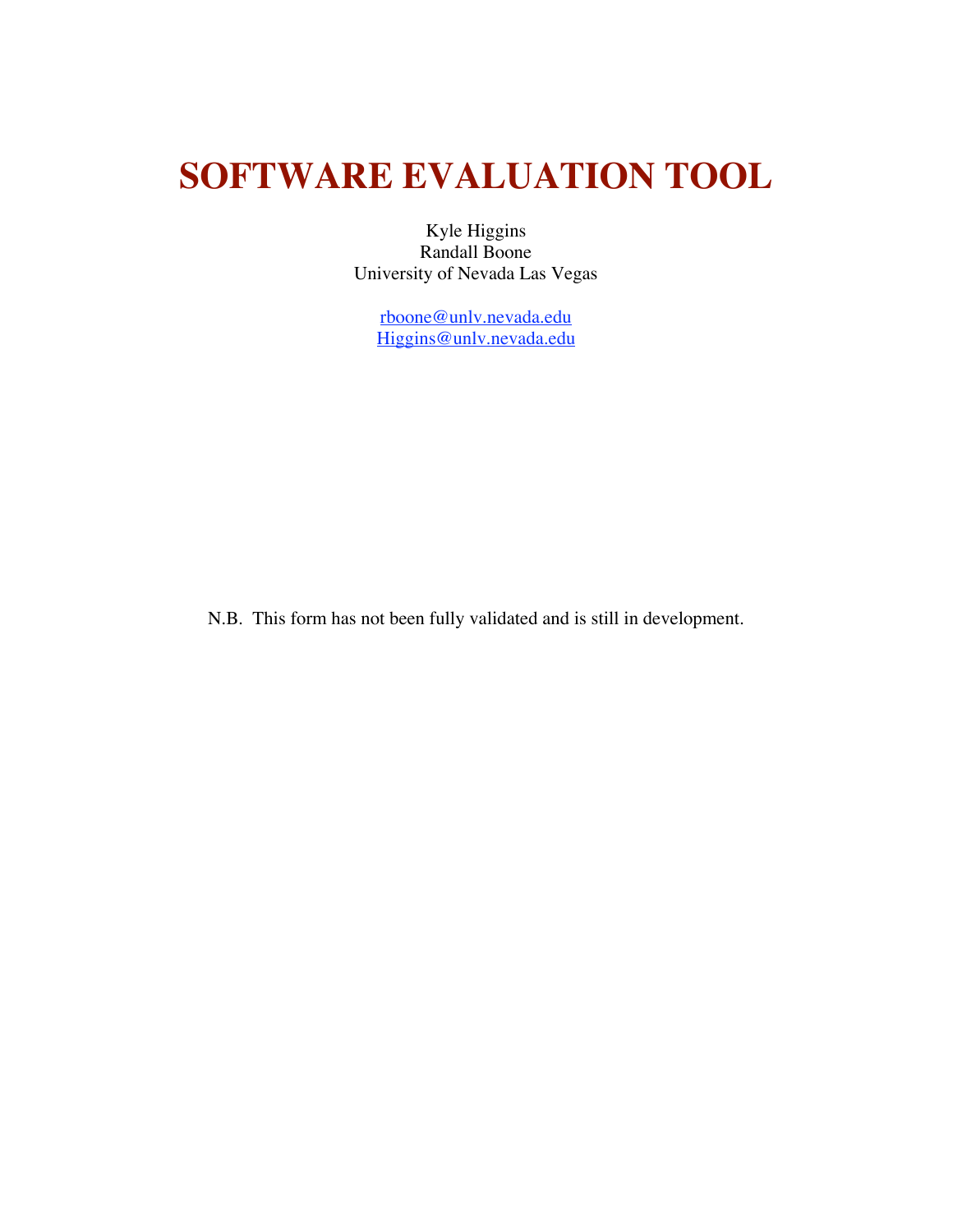| <b>GENERAL FORM FOR ALL</b> |                                                                                   |                | <b>Software</b>    |                |                 |   |  |
|-----------------------------|-----------------------------------------------------------------------------------|----------------|--------------------|----------------|-----------------|---|--|
|                             | <b>STUDENTS WITH DISABILITIES</b>                                                 |                | <b>E</b> valuation |                |                 |   |  |
|                             |                                                                                   | Tool           |                    |                |                 |   |  |
|                             |                                                                                   | <b>AGREE</b>   |                    |                | <b>DISAGREE</b> |   |  |
|                             | <b>INSTRUCTION</b>                                                                | 5 <sup>5</sup> | $\overline{4}$     | 3              | $\overline{2}$  |   |  |
|                             | Learning cues or prompts support complex tasks.                                   |                |                    |                |                 |   |  |
|                             | Lessons can be interrupted and returned to without starting over.                 |                |                    |                |                 |   |  |
|                             | Problem solving, reflection, and creativity are promoted over rote learning.      |                |                    |                |                 |   |  |
|                             | Ideas and concepts are shown in multiple representations (e.g., text & graphic)   |                |                    |                |                 |   |  |
|                             | Small teaching sets simplify content.                                             |                |                    |                |                 |   |  |
|                             | Strategies for transfer of skills are provided.                                   |                |                    |                |                 |   |  |
|                             | A self-correction process leads student to the answer.                            |                |                    |                |                 |   |  |
|                             | Independent exploration is available and is encouraged.                           |                |                    |                |                 |   |  |
|                             | Outlining is used as a instructional strategy.                                    |                |                    |                |                 |   |  |
|                             | Questioning is used as an instructional strategy.                                 |                |                    |                |                 |   |  |
|                             | Repetition is used as a instructional strategy.                                   |                |                    |                |                 |   |  |
|                             | Advance organizers, summaries, or outlines used as instructional strategies.      |                |                    |                |                 |   |  |
|                             | Instructional transitions from one level to another include content overlaps.     |                |                    |                |                 |   |  |
|                             | Important points or concepts are visually highlighted (e.g., bold).               |                |                    |                |                 |   |  |
|                             | Software adapts to student input and branches to appropriate instructional level. |                |                    |                |                 |   |  |
|                             |                                                                                   |                |                    |                |                 |   |  |
|                             | <b>DIRECTIONS AND DOCUMENTATION</b>                                               | 5              | 4                  | $\overline{3}$ | $\overline{2}$  |   |  |
|                             | Directions are provided on screen.                                                |                |                    |                |                 |   |  |
|                             | Directions are simple.                                                            |                |                    |                |                 |   |  |
|                             | Instructions can be repeated for student.                                         |                |                    |                |                 |   |  |
|                             | Relevant features of a task are clearly communicated.                             |                |                    |                |                 |   |  |
|                             | Teacher documentation is easy to understand.                                      |                |                    |                |                 |   |  |
|                             | Specific instructional objectives are outlined for the teacher.                   |                |                    |                |                 |   |  |
|                             | Prerequisite skills for all aspects of the software are listed.                   |                |                    |                |                 |   |  |
|                             | State and national standards are addressed in documentation.                      |                |                    |                |                 |   |  |
|                             | Hardware requirements are clear.                                                  |                |                    |                |                 |   |  |
|                             |                                                                                   |                |                    |                |                 |   |  |
|                             | <b>FEEDBACK AND EVALUATION</b>                                                    | 5              | 4                  | 3              | $\overline{2}$  | 1 |  |
|                             | Feedback is consistent.                                                           |                |                    |                |                 |   |  |
|                             | Feedback is immediate.                                                            |                |                    |                |                 |   |  |
|                             | Feedback is obvious.                                                              |                |                    |                |                 |   |  |
|                             | Feedback is positive and relevant to action taken by student.                     |                |                    |                |                 |   |  |
|                             | Feedback on incorrect responses indicates where or how error occurred.            |                |                    |                |                 |   |  |
|                             | Student responses are recorded automatically by the software.                     |                |                    |                |                 |   |  |
|                             | Final performance evaluation is provided.                                         |                |                    |                |                 |   |  |
|                             | Evaluation provides information on learner strengths and weaknesses.              |                |                    |                |                 |   |  |
|                             | Learner progress records can be viewed or printed.                                |                |                    |                |                 |   |  |
|                             |                                                                                   |                |                    |                |                 |   |  |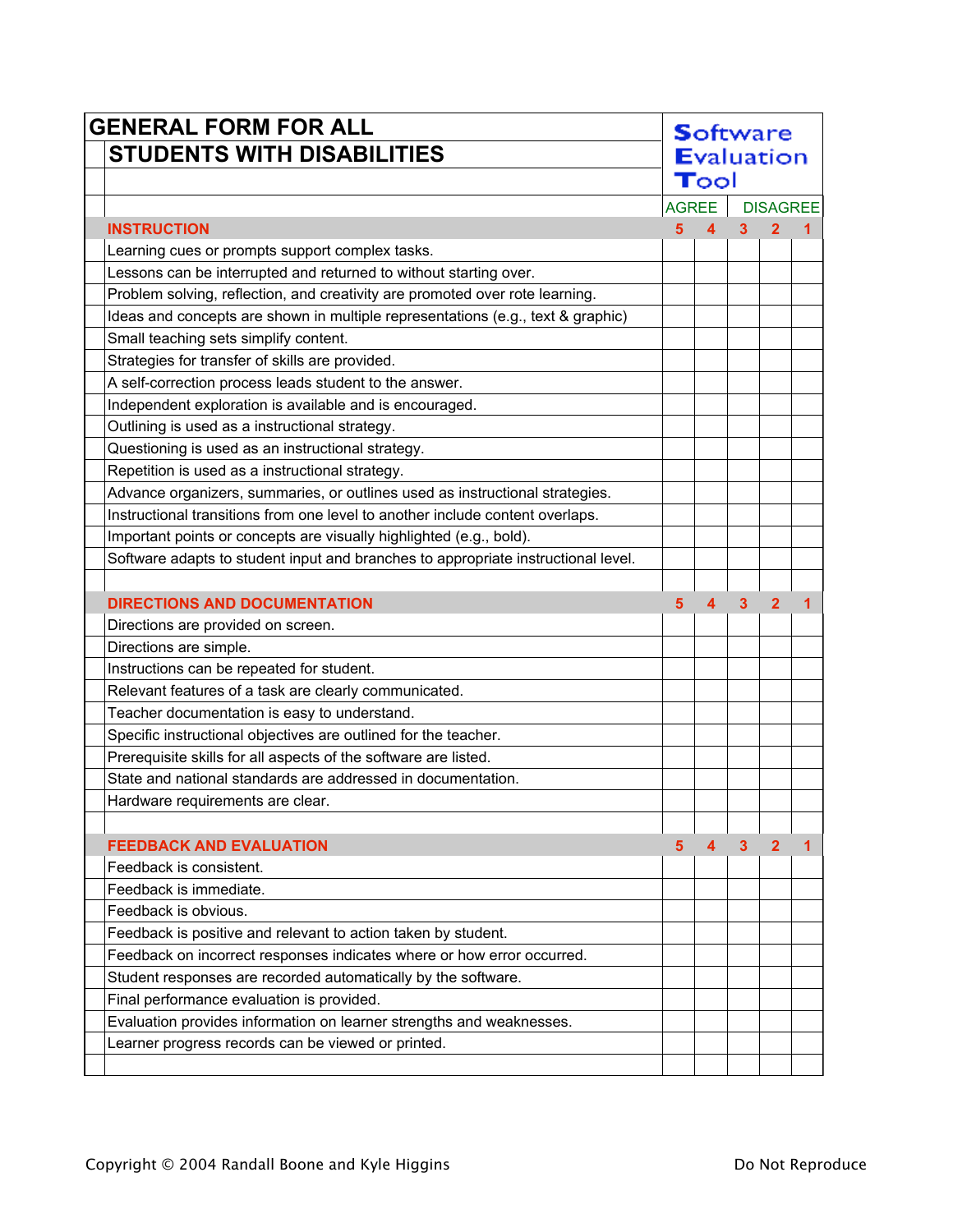| <b>CONTENT</b>                                                          | 5 | 4                       | 3                       | $\overline{2}$ | 1 |
|-------------------------------------------------------------------------|---|-------------------------|-------------------------|----------------|---|
| Content is free of grammatical errors.                                  |   |                         |                         |                |   |
| Content information is accurate.                                        |   |                         |                         |                |   |
| Content is free from bias (e.g., ethnic, gender)                        |   |                         |                         |                |   |
| Content is relevant to the curriculum.                                  |   |                         |                         |                |   |
| Realistic, real-life situations are used in activities and content.     |   |                         |                         |                |   |
| Difficulty level of content is appropriate                              |   |                         |                         |                |   |
| Content is interesting.                                                 |   |                         |                         |                |   |
| Audio is appropriate to instructional content.                          |   |                         |                         |                |   |
| A variety of difficulty levels are available.                           |   |                         |                         |                |   |
|                                                                         |   |                         |                         |                |   |
| <b>INDIVIDUALIZATION OPTIONS</b>                                        | 5 | 4                       | 3                       | $\overline{2}$ | 1 |
| Student can control rate, amount, and sequence of presentation.         |   |                         |                         |                |   |
| No time constraints are set on student response.                        |   |                         |                         |                |   |
| Content and activities can be modified by the teacher.                  |   |                         |                         |                |   |
| Rate, amount, and sequence of content can be controlled by the teacher. |   |                         |                         |                |   |
|                                                                         |   |                         |                         |                |   |
| <b>INTERFACE AND SCREEN DESIGN</b>                                      | 5 | 4                       | 3                       | $\overline{2}$ | 1 |
| Screen design features are consistent and clear.                        |   |                         |                         |                |   |
| Screen is uncluttered.                                                  |   |                         |                         |                |   |
| Navigation elements are clearly available on all screens.               |   |                         |                         |                |   |
| Graphics are not overwhelming or distracting.                           |   |                         |                         |                |   |
|                                                                         |   |                         |                         |                |   |
| <b>ACCESSIBILITY</b>                                                    | 5 | $\overline{\mathbf{4}}$ | $\overline{\mathbf{3}}$ | $\overline{2}$ |   |
| Alternate input devices work with the program.                          |   |                         |                         |                |   |
| Digital speech output is provided for all text.                         |   |                         |                         |                |   |
| Verbal directions have corresponding on-screen text available.          |   |                         |                         |                |   |
| Minimal keyboarding skills are required.                                |   |                         |                         |                |   |
| Text spacing assures readability.                                       |   |                         |                         |                |   |
| Accuracy of input is minimized (e.g., typing errors can be corrected)   |   |                         |                         |                |   |
| Navigation though the program is simple.                                |   |                         |                         |                |   |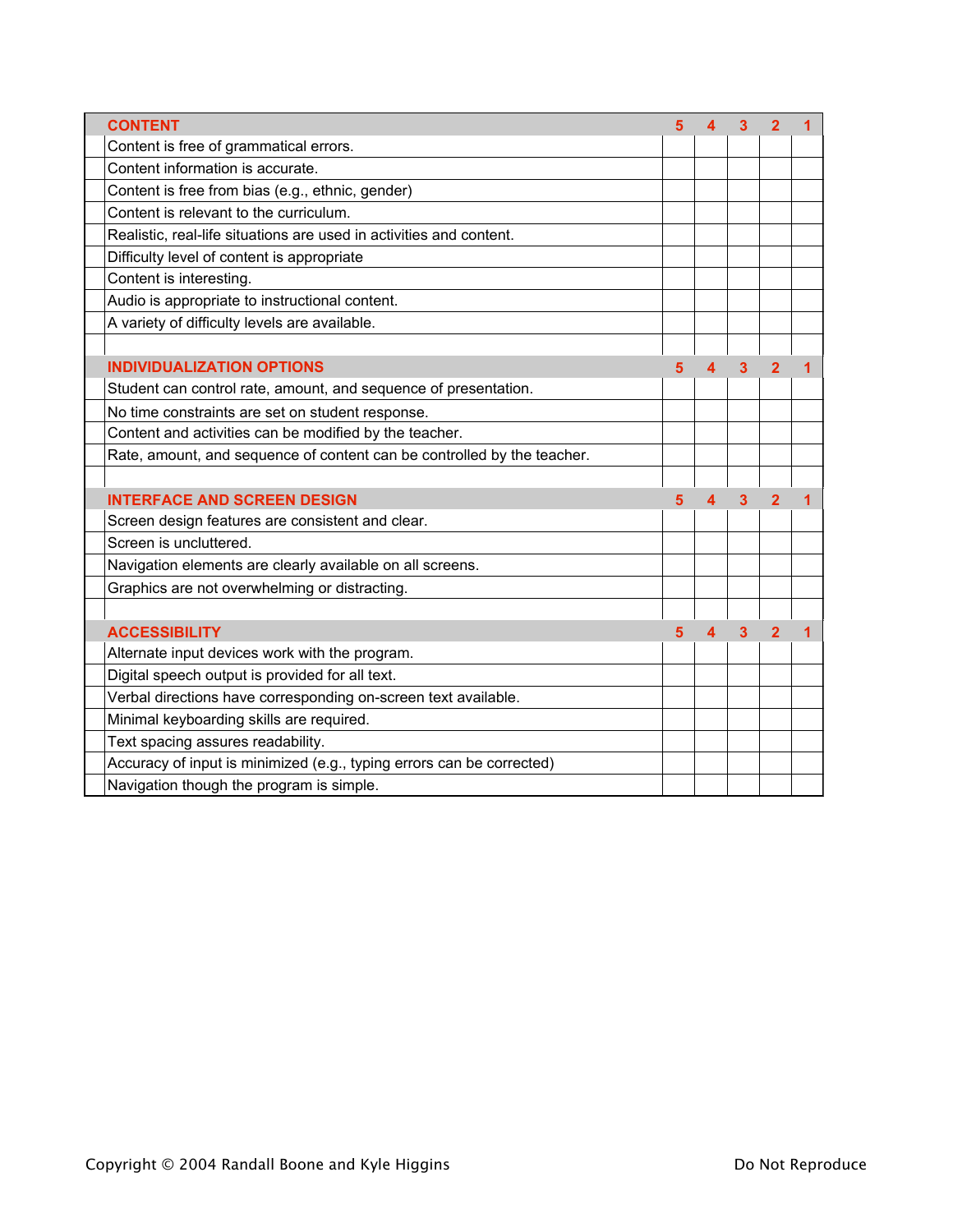| PHYSICAL DISABILITIES                                                                          |              |  | <b>Software</b><br><b>Evaluation</b><br>$\mathbf{T}$ ool |  |  |  |  |
|------------------------------------------------------------------------------------------------|--------------|--|----------------------------------------------------------|--|--|--|--|
|                                                                                                | <b>AGREE</b> |  | <b>DISAGREE</b>                                          |  |  |  |  |
| <b>INSTRUCTION</b>                                                                             | 5            |  |                                                          |  |  |  |  |
| Diagnostic and prescriptive strategies are provided for placement of student in program.       |              |  |                                                          |  |  |  |  |
|                                                                                                |              |  |                                                          |  |  |  |  |
| <b>ACCESSIBILITY</b>                                                                           |              |  |                                                          |  |  |  |  |
| Screen magnification programs work in conjunction with the software.                           |              |  |                                                          |  |  |  |  |
| A screen reader program can access all text displayed by program.                              |              |  |                                                          |  |  |  |  |
| Input speed does not affect accuracy of response.                                              |              |  |                                                          |  |  |  |  |
| Output of alternate file formats for student reports provided (e.g., text for Braille readers) |              |  |                                                          |  |  |  |  |
| Graphic resolution allows magnification without distortion.                                    |              |  |                                                          |  |  |  |  |
| Sound used as for navigation and menu selections.                                              |              |  |                                                          |  |  |  |  |
| Alternate input devices are accommodated by the software.                                      |              |  |                                                          |  |  |  |  |
| Software function is not altered by use of alternate input devices (e.g., single switch).      |              |  |                                                          |  |  |  |  |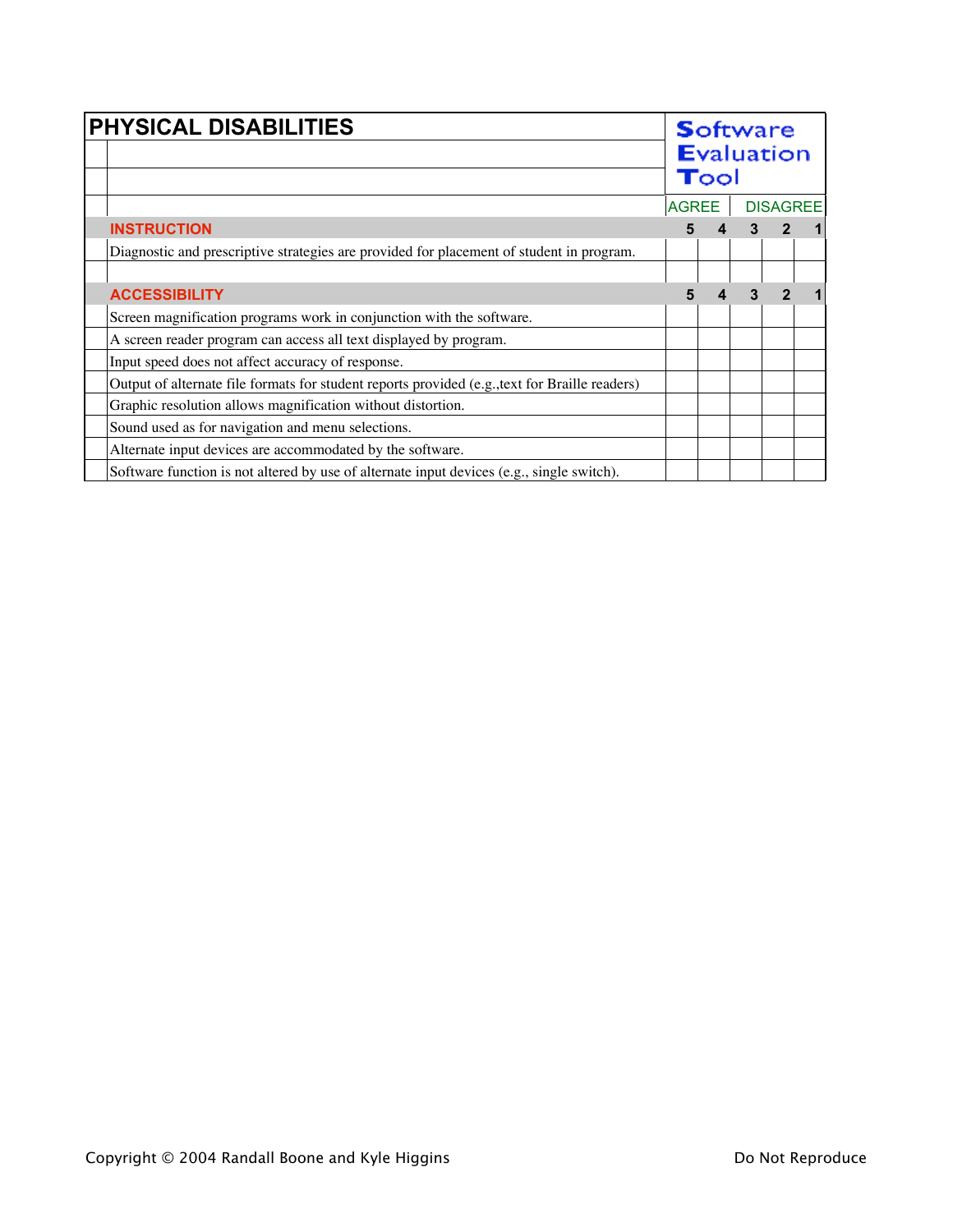| <b>MENTAL RETARDATION</b>                                                              | <b>S</b> oftware<br><b>Evaluation</b><br>Tool |   |              |                  |             |
|----------------------------------------------------------------------------------------|-----------------------------------------------|---|--------------|------------------|-------------|
|                                                                                        | <b>AGREE</b>                                  |   |              | <b>DISAGREE</b>  |             |
| <b>INSTRUCTION</b>                                                                     | 5                                             | 4 | 3            |                  |             |
| Task -analysis model used in instructional design.                                     |                                               |   |              |                  |             |
| Sequential progression with controlled transitions used in instructional design.       |                                               |   |              |                  |             |
| Easy discrimination of tasks is promoted by instructional design.                      |                                               |   |              |                  |             |
| Repetition of content or skills is utilized for all tasks.                             |                                               |   |              |                  |             |
| Unlimited practice is provided.                                                        |                                               |   |              |                  |             |
| Instructional tasks are of short duration.                                             |                                               |   |              |                  |             |
| Relevant stimuli are clearly identified and emphasized (e.g., color codes, large size) |                                               |   |              |                  |             |
| Tutorial agent is available for feedback and information.                              |                                               |   |              |                  |             |
| Initial instruction focuses on acquisition of new skills.                              |                                               |   |              |                  |             |
| Initial tasks designed for high probability of success by students.                    |                                               |   |              |                  |             |
| Internal locus of control is promoted.                                                 |                                               |   |              |                  |             |
|                                                                                        |                                               |   |              |                  |             |
| <b>DIRECTIONS AND DOCUMENTATION</b>                                                    | 5                                             | 4 | 3            | $\overline{2}$   |             |
| Entry requirements clearly specified in documentation or help system for teacher.      |                                               |   |              |                  |             |
|                                                                                        |                                               |   |              |                  |             |
| <b>FEEDBACK AND EVALUATION</b>                                                         | 5                                             | 4 | 3            | $\overline{2}$   |             |
| Personalization of feedback (e.g., student's name is used)                             |                                               |   |              |                  |             |
|                                                                                        |                                               |   |              |                  |             |
| <b>CONTENT</b>                                                                         | 5                                             | 4 | 3            | $\overline{2}$   |             |
| Content and activities include real-life contexts.                                     |                                               |   |              |                  |             |
| Content and activities are age appropriate.                                            |                                               |   |              |                  |             |
| Content and activities include a variety of formats.                                   |                                               |   |              |                  |             |
| Photo-realistic graphics and video are used to increase generalization.                |                                               |   |              |                  |             |
| Abstract concepts are illustrated by realistic and concrete graphic depictions.        |                                               |   |              |                  |             |
| Functional words and symbols are incorporated.                                         |                                               |   |              |                  |             |
|                                                                                        |                                               |   |              |                  |             |
| <b>INDIVIDUALIZATION OPTIONS</b>                                                       | 5                                             | 4 | 3            | $\boldsymbol{2}$ | 1           |
| Reading level can be varied by the teacher.                                            |                                               |   |              |                  |             |
| Time control for responses can be regulated by the teacher.                            |                                               |   |              |                  |             |
|                                                                                        |                                               |   |              |                  |             |
| <b>INTERFACE AND SCREEN DESIGN</b>                                                     | 5                                             | 4 | $\mathbf{3}$ | $\overline{2}$   | $\mathbf 1$ |
| Visual display is free of unnecessary distractions.                                    |                                               |   |              |                  |             |
| Navigation and menu system is consistent.                                              |                                               |   |              |                  |             |
| Audio prompts are provided.                                                            |                                               |   |              |                  |             |
| Icons and pictures used instead of words for menu and navigation choices.              |                                               |   |              |                  |             |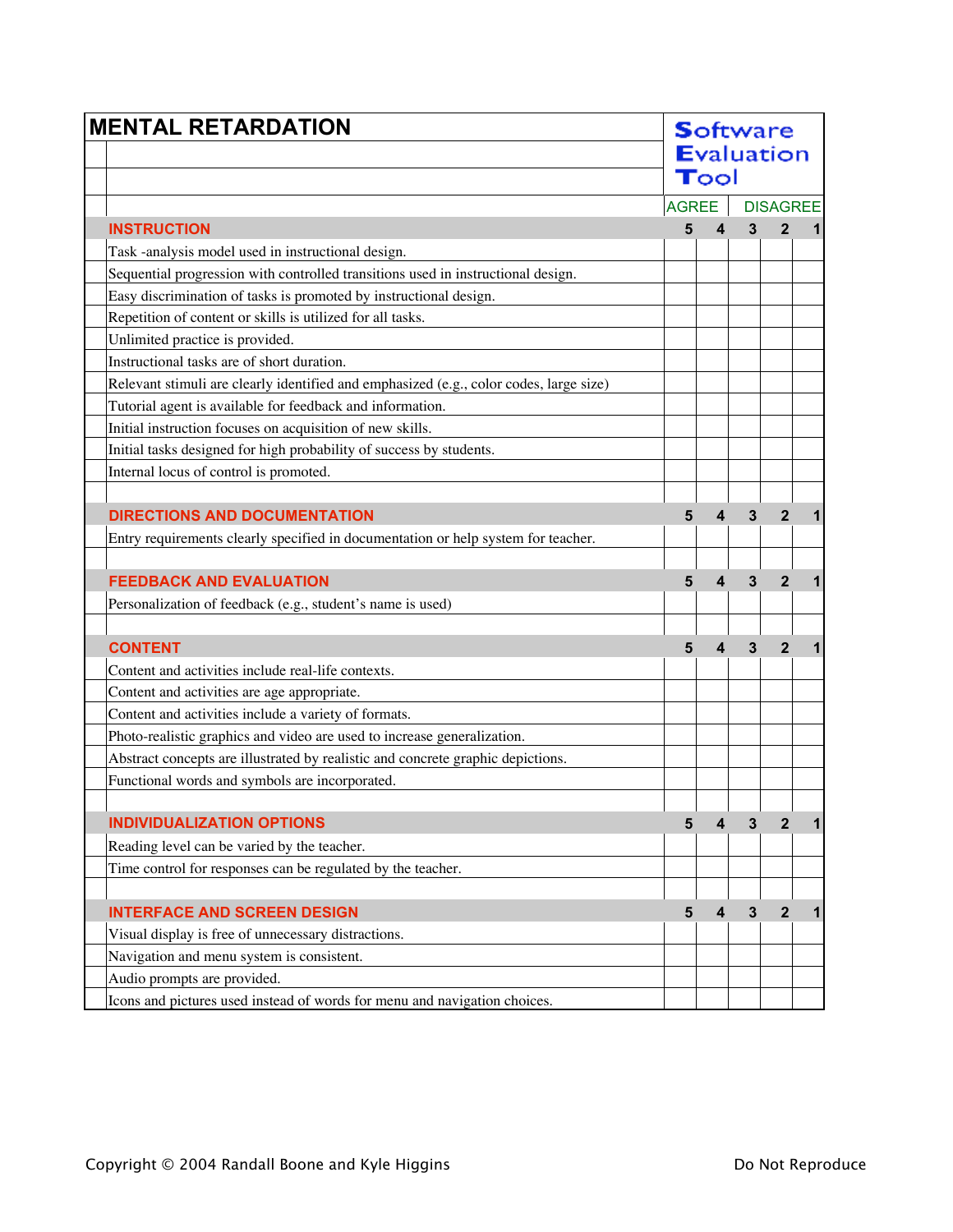| <b>LEARNING DISABILITIES</b>                                                         |                   |                         |              | <b>Software</b> |                 |  |  |  |  |
|--------------------------------------------------------------------------------------|-------------------|-------------------------|--------------|-----------------|-----------------|--|--|--|--|
|                                                                                      | <b>Evaluation</b> |                         |              |                 |                 |  |  |  |  |
|                                                                                      |                   | $\mathbf{T}$ ool        |              |                 |                 |  |  |  |  |
|                                                                                      | <b>AGREE</b>      |                         |              |                 | <b>DISAGREE</b> |  |  |  |  |
| <b>INSTRUCTION</b>                                                                   | 5                 | $\overline{\mathbf{4}}$ | $\mathbf{3}$ | $\overline{2}$  | $\mathbf 1$     |  |  |  |  |
| Generalization of skills is supported in the instructional design.                   |                   |                         |              |                 |                 |  |  |  |  |
| Skill-building component is included.                                                |                   |                         |              |                 |                 |  |  |  |  |
| Multiple opportunities for response to similar items is provided.                    |                   |                         |              |                 |                 |  |  |  |  |
| No time constraints are set on student response.                                     |                   |                         |              |                 |                 |  |  |  |  |
| Skills and content are broken down into small teaching sets.                         |                   |                         |              |                 |                 |  |  |  |  |
| Answer or response format is as simple as possible.                                  |                   |                         |              |                 |                 |  |  |  |  |
|                                                                                      |                   |                         |              |                 |                 |  |  |  |  |
| <b>DIRECTIONS AND DOCUMENTATION</b>                                                  | 5                 | $\overline{\mathbf{4}}$ | 3            | $\overline{2}$  | 1               |  |  |  |  |
| Directions focus student on tasks to be completed.                                   |                   |                         |              |                 |                 |  |  |  |  |
| Tutorial is available to student while working on the activity.                      |                   |                         |              |                 |                 |  |  |  |  |
| Help features available for sequencing activities or instructions.                   |                   |                         |              |                 |                 |  |  |  |  |
| Directions do not compete or interfere with content comprehension.                   |                   |                         |              |                 |                 |  |  |  |  |
|                                                                                      |                   |                         |              |                 |                 |  |  |  |  |
| <b>FEEDBACK AND EVALUATION</b>                                                       | 5                 | $\boldsymbol{4}$        | 3            | $\mathbf{2}$    | 1               |  |  |  |  |
| Explicit feedback sequences explain reasons for errors.                              |                   |                         |              |                 |                 |  |  |  |  |
| Explicit feedback sequences lead student through process to correct answer.          |                   |                         |              |                 |                 |  |  |  |  |
| Procedures are consistent for correction and evaluation.                             |                   |                         |              |                 |                 |  |  |  |  |
|                                                                                      |                   |                         |              |                 |                 |  |  |  |  |
| <b>CONTENT</b>                                                                       | 5                 | $\overline{\mathbf{4}}$ | 3            | $\overline{2}$  | 1               |  |  |  |  |
| Variety of difficulty levels are available.                                          |                   |                         |              |                 |                 |  |  |  |  |
| Ideas and concepts shown in multiple representations (e.g., text, video, graphics).  |                   |                         |              |                 |                 |  |  |  |  |
|                                                                                      |                   |                         |              |                 |                 |  |  |  |  |
| <b>INDIVIDUALIZATION OPTIONS</b>                                                     | 5                 | $\overline{\mathbf{4}}$ | 3            | $\overline{2}$  | 1               |  |  |  |  |
| Diagnostic and prescriptive strategies provided for placement of student in program. |                   |                         |              |                 |                 |  |  |  |  |
| Self-pacing provided for student.                                                    |                   |                         |              |                 |                 |  |  |  |  |
| Motor skills and manipulative acts are kept simple.                                  |                   |                         |              |                 |                 |  |  |  |  |
|                                                                                      |                   |                         |              |                 |                 |  |  |  |  |
| <b>ACCESSIBILITY</b>                                                                 | 5                 | 4                       | 3            | $\overline{2}$  |                 |  |  |  |  |
| Motor skills and manipulative acts are kept simple.                                  |                   |                         |              |                 |                 |  |  |  |  |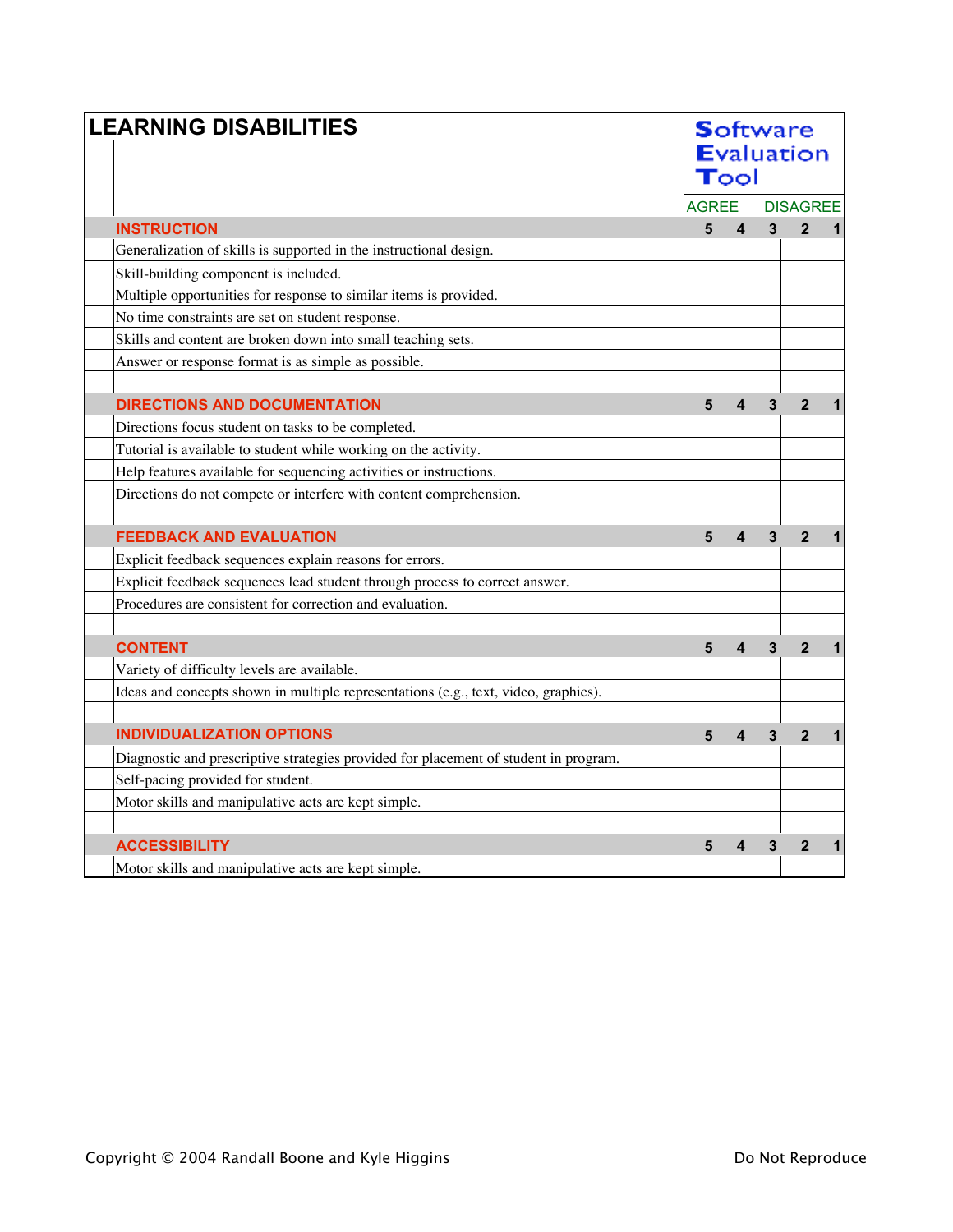| <b>EMOTIONAL DISABILITIES</b>                                                | <b>Software</b><br><b>Evaluation</b><br>Tool |                 |   |   |  |  |
|------------------------------------------------------------------------------|----------------------------------------------|-----------------|---|---|--|--|
|                                                                              | <b>AGREE</b>                                 | <b>DISAGREE</b> |   |   |  |  |
| <b>INSTRUCTION</b>                                                           | 5                                            | 4               | 3 |   |  |  |
| Activities are fast-paced, requiring student to respond quickly.             |                                              |                 |   |   |  |  |
| Problem-solving models are incorporated into the instructional design.       |                                              |                 |   |   |  |  |
|                                                                              |                                              |                 |   |   |  |  |
| <b>DIRECTIONS AND DOCUMENTATION</b>                                          | 5                                            |                 |   |   |  |  |
| Explicit goals are provided to the student.                                  |                                              |                 |   |   |  |  |
|                                                                              |                                              |                 |   |   |  |  |
| <b>FEEDBACK AND EVALUATION</b>                                               | 5                                            | 4               |   | 2 |  |  |
| Feedback is immediate, continuous, and positive.                             |                                              |                 |   |   |  |  |
| Score keeping is available.                                                  |                                              |                 |   |   |  |  |
|                                                                              |                                              |                 |   |   |  |  |
| <b>INDIVIDUALIZATION OPTIONS</b>                                             | 5                                            | 4               |   |   |  |  |
| Varied performance levels are available to students.                         |                                              |                 |   |   |  |  |
|                                                                              |                                              |                 |   |   |  |  |
| <b>INTERFACE AND SCREEN DESIGN</b>                                           | 5                                            | 4               | 3 |   |  |  |
| Auditory and visual effects are emphasized (e.g., video game look-and-feel). |                                              |                 |   |   |  |  |
|                                                                              |                                              |                 |   |   |  |  |